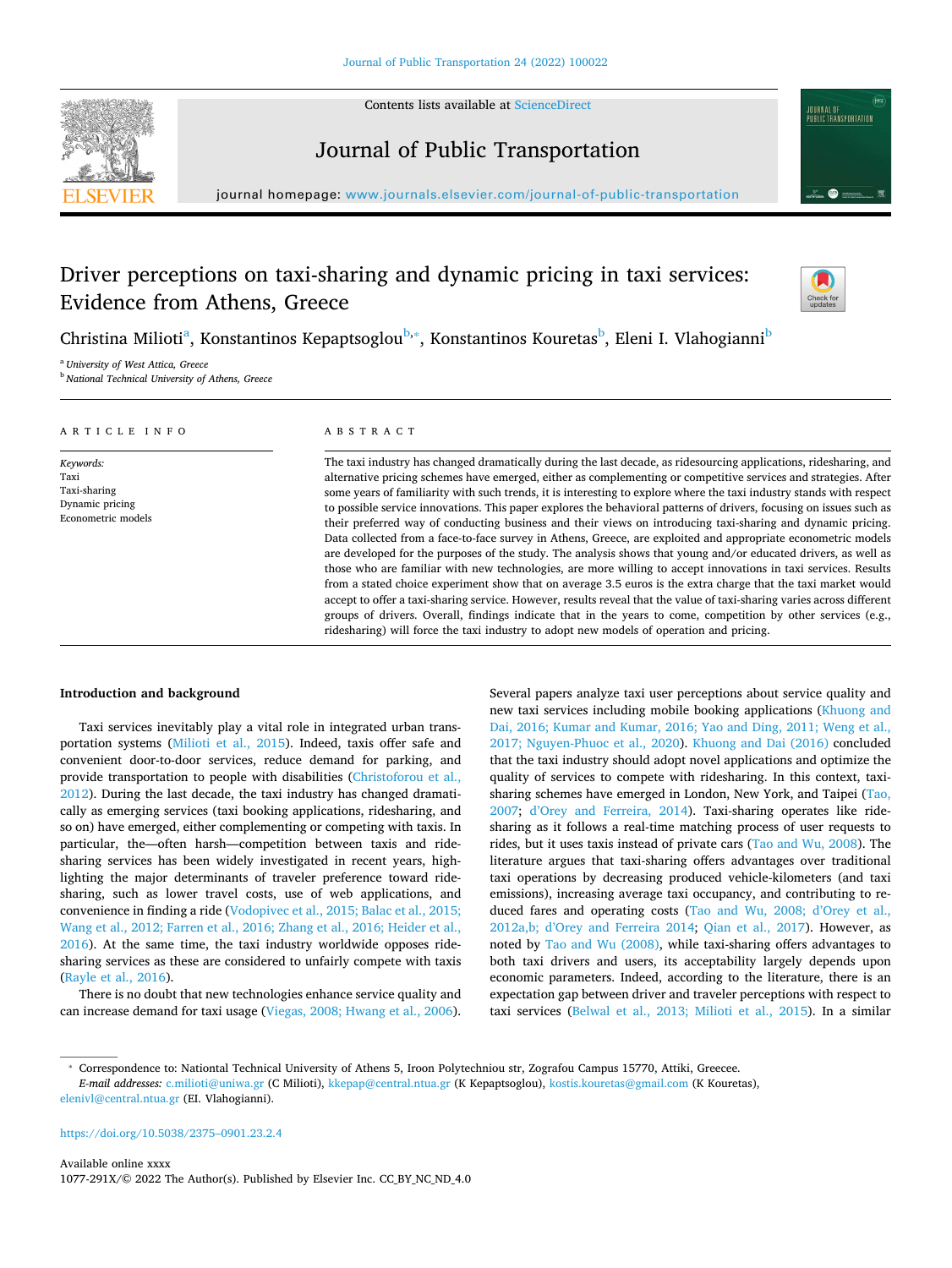context, while dynamic pricing (and especially congestion pricing) has been widely applied in the transport sector overall and particularly in ridesharing services, there is limited work on dynamic pricing in taxis. Only recent published work by Zeng and Oren [\(2014\),](#page-5-12) [Qian](#page-5-13) and [Ukkusuri](#page-5-13) (2017), Jin et al. [\(2019\)](#page-5-14), and Wei [\(2019\)](#page-5-15) highlight the benefits of dynamic pricing in taxi services, such as increased revenues, improved accessibility and supply of services during peaks, and more attractive curbside hailing operations.

As in many places worldwide, new taxi services have been introduced in Athens, Greece, in recent years with some of them facing strong opposition by the local taxi industry (such as ridesourcing). Competitive ridesharing services were practically banned by government legislation in 2018 following strong protests by local taxi unions. Currently there are about 14,000 taxis operating in Athens (about 4 taxis per 1000 inhabitants) and the taxi market is strongly regulated. There is a cap on the number taxis and tariffs are set by the Greek government. National legislation strictly regulates taxi activity including operations, licensing, and requirements for vehicles, drivers, and owners. Taxi drivers may own a vehicle or act as employees to taxi owners; a license (medallion) is issued for vehicles (and not drivers) and taxi drivers must have a special driving permit. While obtaining this permit does not require special training, there are some qualitative requirements such as an adequate knowledge of the Greek language, having attended compulsory education, and being healthy enough to drive a taxi. Taxis may be hailed in the street, picked up at taxi stands, booked by phone, or booked through online applications. Different kilometer-based and traffic delay–waiting time tariffs are set, depending on the time of day (day, night) and service area. There are minimum charges per route and additional charges may apply (for luggage transportation, phone booking, etc.).

In this context, it is interesting to explore where Athens taxi drivers stand on existing taxi services as well as their views on potential new ones. This paper investigates the behavioral patterns of drivers with respect to their preferred ways of conducting business and their attitude toward new services and pricing strategies. The analysis was based on data collected from a face-to-face survey in Athens. Appropriate econometric models were developed to determine the factors that affect driver acceptability of taxi-sharing and dynamic pricing. Quantitative results provide useful information to the taxi industry for establishing efficient policy measures that match the new market conditions, considering driver expectations. The remainder of the paper is structured as follows: the next section presents the data collection effort, while subsequent sections introduce the models developed and analyze and discuss the results. The paper concludes with major findings of the analysis.

## *Data collection*

Data were collected through an in-person survey of Athens taxi drivers in different locations around the city. A random sampling approach was adopted for choosing responders. Responses were anonymous and the average time to complete the questionnaire ranged from four to five minutes. This minimized the effort and time of the respondents and increased the reliability and validity of their responses. The survey response rate was approximately 62%. After a preliminary review of collected questionnaires for possible inconsistencies, a final sample of 293 valid answer sets was used for further analyses (approximately 2.1% of 14,000 taxis currently operating in Athens).

## *Questionnaire contents*

The questionnaire was developed to cover a wide range of subjects on the taxi profession and services with a specific focus on taxi driver attitude toward new services. Questions referred to the socioeconomic attributes of drivers, supply and working conditions, operational costs, taxi booking and hailing methods, the use of online booking

# <span id="page-1-0"></span>**Table 1**

Socioeconomic characteristics of taxi drivers.

| Ouestion                | Answer    | Percentage (%) |
|-------------------------|-----------|----------------|
| Gender                  | N/A       | 0.7%           |
|                         | Male      | 94.9%          |
|                         | Female    | 4.4%           |
| Age                     | $18 - 25$ | 0.3%           |
|                         | $26 - 35$ | 9.6%           |
|                         | $36 - 45$ | 27.3%          |
|                         | $46 - 55$ | 39.6%          |
|                         | $56 - 65$ | 21.5%          |
|                         | > 65      | 1.7%           |
| <b>Ownership status</b> | Owner     | 49.5%          |
|                         | Driver    | 50.5%          |
| Years in profession     | < 5       | 19.1%          |
|                         | $5 - 9$   | 22.5%          |
|                         | $9 - 19$  | 30.7%          |
|                         | $20 - 30$ | 19.8%          |
|                         | > 30      | 7.8%           |

applications, and attitudes on taxi-sharing and dynamic pricing. Most questions required answers in a 5-point Likert scale or binary answers (e.g., Yes/No, Case A/Case B). A question on available taxi booking/ hailing methods demanded an order of preference among available options. In addition, the questionnaire included a stated-preference experiment, which included six choice sets of alternative trip time, trip revenue, and taxi-sharing option combinations; this experiment was developed to valuate taxi-sharing for taxi drivers.

# *Descriptive statistics*

[Table](#page-1-0) 1 presents the sociodemographics of the sample. Among drivers who took part in this survey, the majority are males (94.9%), half of them are taxi owners (49.5%), and 39.6% fall between 46 and 55 years of age. Professional experience varies as indicated by the years spent in the taxi industry, with most respondents working in the taxi sector between 9 and 19 years.

# *Supply and working conditions*

A typical taxi driver in Athens works more than 10 h per day (92.8% of drivers) according to the survey findings [\(Table](#page-1-1) 2), while during a typical day, 78.5% of drivers undertake 10–24 trips. During the last two years, 47.1% of survey participants stated that demand for taxi services has increased, while 32.1% stated that it has remained about the same.

#### <span id="page-1-1"></span>**Table 2** Travel and work data.

| Question                  | Answer             | Percentage (%) |
|---------------------------|--------------------|----------------|
| Average hours of work per | N/A                | 0.3%           |
| day                       | < 8                | 2.4%           |
|                           | 9                  | 4.4%           |
|                           | 10                 | 13.0%          |
|                           | 11                 | 12.6%          |
|                           | 12                 | 32.1%          |
|                           | >12                | 35.2%          |
| Trips per day             | < 5                | 3.8%           |
|                           | $5 - 9$            | 8.2%           |
|                           | $10 - 14$          | 30.0%          |
|                           | $15 - 19$          | 25.6%          |
|                           | $20 - 24$          | 22.9%          |
|                           | $25 - 30$          | 5.8%           |
|                           | > 30               | 3.8%           |
| Demand change during the  | 1 (large           | 8.5%           |
| last 2 years              | reduction)         |                |
|                           | $\overline{2}$     | 12.3%          |
|                           | 3                  | 32.1%          |
|                           | 4                  | 41.0%          |
|                           | 5 (large increase) | 6.1%           |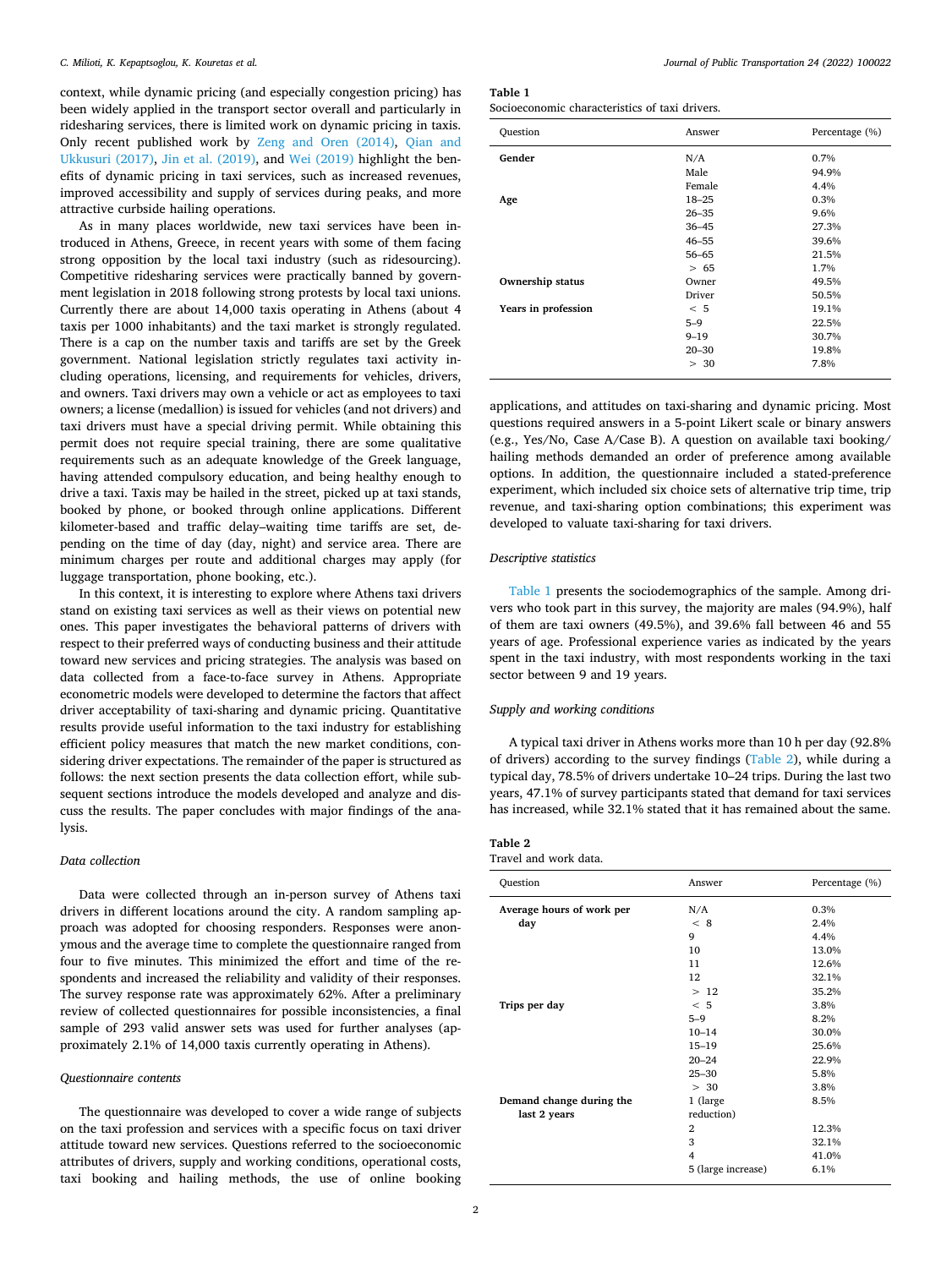<span id="page-2-0"></span>**Table 3**

|  |  |  |  | Taxi booking and hailing methods. |  |
|--|--|--|--|-----------------------------------|--|
|--|--|--|--|-----------------------------------|--|

| Ranking<br>Order | Curbside | Taxi Stand | Web Apps | Phone Call |
|------------------|----------|------------|----------|------------|
| 1                | 26.1%    | 19.0%      | 35.6%    | 18.3%      |
| 2                | 33.6%    | 33.2%      | 12.9%    | 5.4%       |
| 3                | 16.3%    | 11.2%      | 4.7%     | 3.4%       |
| 4                | 2.0%     | 1.7%       | $0.0\%$  | 1.7%       |
| $\star$          | 77.7%    | 64.9%      | 53.0%    | 28.7%      |

\*Selected, regardless of the order of preference.

## *Taxi booking and hailing methods*

Several taxi hailing methods were considered in the survey (curbside or taxi stand pickup, online booking applications, and phone hailing) and drivers were asked to rank their options in order of preference. Picking up customers from the curbside was found to be the prevailing option, selected by 77.7% of drivers ([Table](#page-2-0) 3). Taxi stands followed with 64.9% and online taxi booking applications were chosen by 53.0% of respondents. This is probably related to the fact that taxi booking applications have not yet reached their full potential. Indeed, older customers and taxi drivers are not always familiar with smartphone applications and therefore reluctant to use taxi booking applications. However, those who included online taxi apps usually ranked them first (35.6% of drivers).

# *Use of online taxi booking applications*

Drivers preferring online booking applications included reasons behind their preference for using them and perceived advantages or disadvantages ([Table](#page-2-1) 4). Security ranks as a major reason for using these applications, selected by 27.6% of respondents. Still, almost half of the sample (48.1%) does not use taxi booking applications at all. According to drivers' perceptions, the cost of using these apps is high; specifically, 18.1% of the drivers believe they are expensive. Most popular taxi booking apps in Athens impose a commission fee of more than 10% per ride booked through their service.

# *Taxi-sharing and dynamic pricing perception*

Taxi drivers seem reluctant toward adopting taxi-sharing, even if this means a 10% increase in revenues, since 59.1% of those surveyed disagree with this option [\(Fig.](#page-3-0) 1). Furthermore, a high percentage (47.8%) strongly disagrees with the introduction of a taxi-sharing service. Although taxi-sharing is not currently allowed in Athens, it is unofficially performed by a few drivers who pick up non-associated travelers with similar destinations at taxi stands and the curbside.

#### <span id="page-2-1"></span>**Table 4**

Use of online taxi booking applications.

| Ouestion                                                 | Answer                   | Percentage (%) |
|----------------------------------------------------------|--------------------------|----------------|
| Reasons for choosing online<br>taxi booking applications | Question not<br>answered | 1.0%           |
|                                                          | Lower cost               | 3.1%           |
|                                                          | Increased                | 27.6%          |
|                                                          | security                 |                |
|                                                          | Social                   | 1.0%           |
|                                                          | interaction              |                |
|                                                          | Lower vacant<br>miles    | 19.1%          |
|                                                          | Non-user                 | 48.1%          |
| How expensive would you say                              | 1 (not at all)           | 4.5%           |
| web apps are?                                            | 2                        | $9.2\%$        |
|                                                          | 3                        | 29.4%          |
|                                                          | 4                        | 20.8%          |
|                                                          | 5 (very much)            | 18.1%          |

Unlike drivers, customers sharing the taxi receive no economic benefit from this (illegal) practice. Nevertheless, drivers probably feel that allowing organized taxi-sharing will complicate their service and add workload without offering much economic incentive. Furthermore, they have no insight into the potentially smooth operation of such a service if based on a ridesourcing application.

As shown by [Fig.](#page-3-1) 2, drivers are not keen to adopt dynamic pricing, with 47.1% of respondents strongly disagreeing and an additional 19.8% disagreeing, raising the total opposing percentage to 66.9%.

# **Models**

#### *Driver acceptability models*

Two binary logistic discrete choice models were developed to further explore driver acceptability of taxi-sharing and dynamic pricing. Drivers' demographic characteristics, working conditions, and perceptions on operational costs were used as explanatory variables.

The first model [\(Table](#page-3-2) 5) investigates driver willingness to accept taxi-sharing. The dependent variable takes the value of 1 when the driver is willing to accept taxi-sharing and 0 otherwise. Educational level and age are major explanatory factors: younger taxi drivers and the more educated are willing to accept a taxi-sharing service. Model results indicate that those who provide internet access in their taxis have an increased probability of accepting a taxi-sharing scheme. Drivers who believe that the existence of competitors, including ridesharing companies, is one of the most important problems that the taxi industry faces are also willing to accept taxi-sharing. Thus, they probably feel that to compete with ridesharing companies they must provide new services, such as taxi-sharing. Finally, those who state that the cost of a taxi license is expensive are more likely to accept such a scheme.

The second model [\(Table](#page-3-3) 6) focuses on the acceptability of dynamic pricing, in which charges are regulated according to the demand for taxi services. The dependent variable takes the value of 1 when the driver is willing to accept such a scheme and 0 otherwise. Familiarity with technology positively affects the willingness to accept dynamic pricing. The same applies for the taxi drivers who offer internet access in their taxis. As the percentage of vacant kilometers rises, the willingness to accept a dynamic pricing scheme also increases. This finding probably indicates that taxi drivers believe a dynamic pricing scheme could distribute customers more equally among taxis and thus reduce their vacant kilometers. On the other hand, taxi drivers who prefer to pick up clients at taxi stands are less likely to accept dynamic pricing; this is expected since taxis in these cases are booked in a first-come, first-served order.

# *A stated preference experiment on taxi-sharing*

As part of the questionnaire, choice sets defined by the attribute combinations of travel time, revenue, and taxi-sharing for a typical ride in Athens, Greece, were presented to respondents. The specific attribute levels were defined following a discussion with members of the Athens taxi industry and are presented in [Table](#page-4-0) 7. It is noted that when taxisharing is set to 0 (no taxi-sharing), it is implied that the total amount of time and revenue is a result of two distinct pick-ups and trips.

The stated choice experiment was designed using the statistical software R (Aizaki and [Nishimura,](#page-5-16) 2008). The use of orthogonal fractional-factorial design was applied and six choice sets were created; an example of a choice set is presented in [Table](#page-4-1) 8. To explain the response procedure to the taxi drivers, a choice set was presented at the beginning of the stated preference experiment.

Based on these choice sets, the stated-preference experiment was exploited for describing driver response to taxi-sharing under different time travel and revenue scenarios. The drivers evaluated available alternatives offered, compared their attractiveness, and decided upon their preferred case. A multinomial logit (MNL) approach was adopted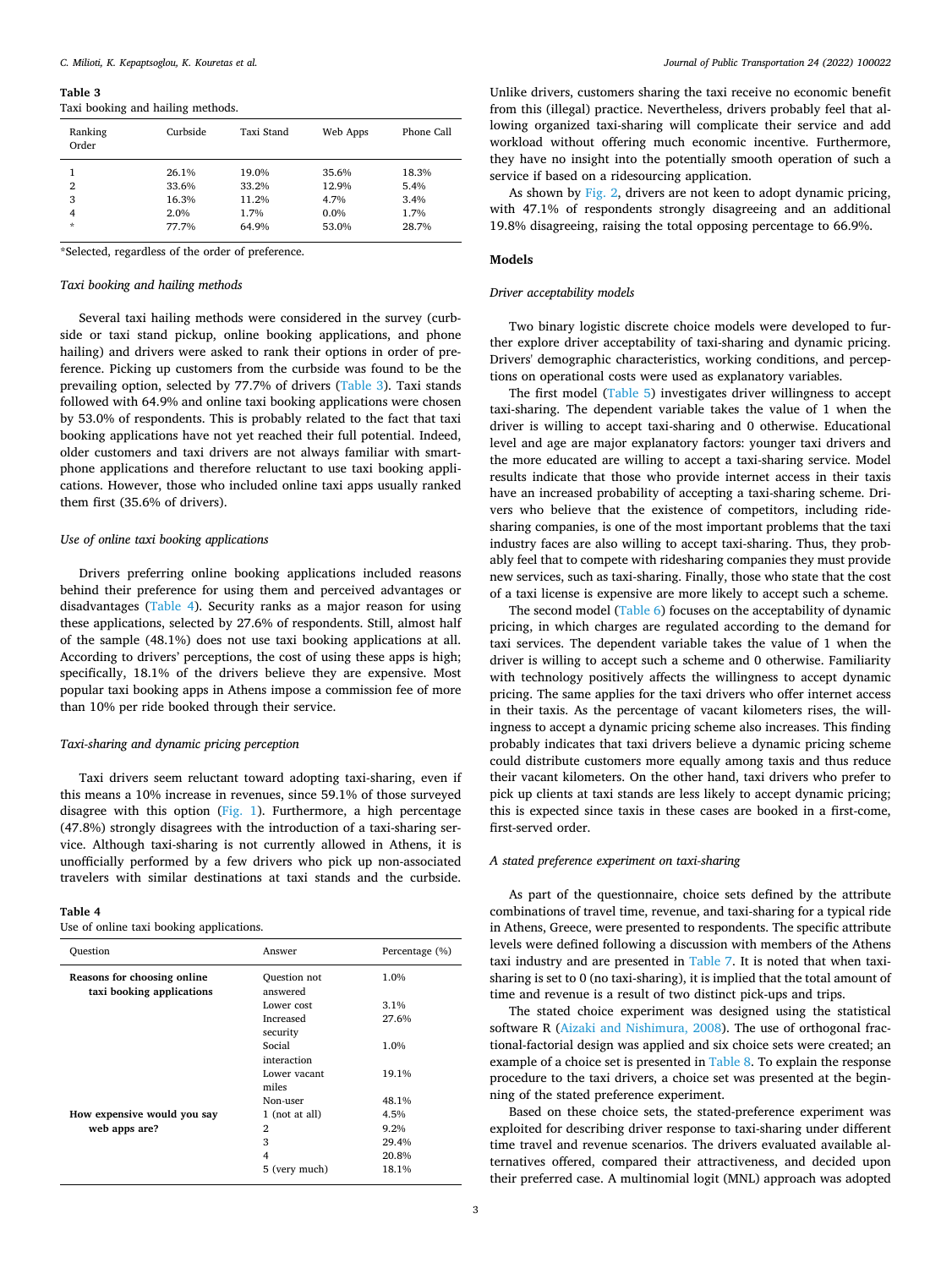<span id="page-3-0"></span>

# Do you agree on taxi-sharing with lower passenger fare but higher revenues for drivers (10%)?

**Fig. 1.** Driver attitude toward taxi-sharing.

<span id="page-3-1"></span>

**Fig. 2.** Driver attitude toward dynamic pricing.

# <span id="page-3-2"></span>**Table 5**

Taxi-sharing acceptability model.

| Variables                                                                                                   | Coefficient $\beta$ | Prob. | Odds  |
|-------------------------------------------------------------------------------------------------------------|---------------------|-------|-------|
| Educational level (from $1 =$ middle school to $5 =$ master, PhD)                                           | 0.369               | 0.031 | 1.447 |
| Age $(1 = 18; 2 = 18-25; 3 = 26-35, 4 = 36-45, 5 = 46-55, 6 = 56-65, 7 = 56)$                               | $-0.381$            | 0.010 | 0.683 |
| Traveled km per day (1 = < 150; 2 = 150-189; 3 = 190-219, 4 = 220-249, 5 = 250-279, 6 = 280-300, 7 = > 300) | $-0.221$            | 0.021 | 0.802 |
| Percentage of vacant km (1 = 0–20%; 2 = 21–40%; 3 = 41–60%, 4 = > 60%)                                      | 0.246               | 0.101 | 1.278 |
| Revenue per day (1 = < 50; 2 = 50–70; 3 = 71–90, 4 = 91–110, 5 = 111–130, 6 = 131–150, 7 = > 150)           | 0.163               | 0.115 | 1.177 |
| Existence of competition is a problem (from $1 =$ strongly disagree to $5 =$ strongly agree)                | 0.266               | 0.051 | 1.304 |
| Poor quality of passengers is a problem (from $1 =$ strongly disagree to $5 =$ strongly agree)              | $-0.324$            | 0.017 | 0.723 |
| Low availability of taxi stands is a problem (from $1 =$ strongly disagree to $5 =$ strongly agree)         | $-0.286$            | 0.014 | 0.751 |
| Taxi license cost (from $1 = not$ at all to $5 = very$ much)                                                | 0.373               | 0.006 | 1.452 |
| Internet availability $(1 = yes; 0 = otherwise)$                                                            | 0.524               | 0.072 | 1.689 |
| Taxi as full-time or part-time job $(1 = part-time; 0 = otherwise)$                                         | 1.040               | 0.171 | 2.828 |
| Constant                                                                                                    | $-2.463$            | 0.071 |       |
| Nagelkerke $R^2 = 0.206$                                                                                    |                     |       |       |

# <span id="page-3-3"></span>**Table 6**

Dynamic pricing acceptability model.

| Variables                                                                                           | Coefficient B | Prob. | Odds  |
|-----------------------------------------------------------------------------------------------------|---------------|-------|-------|
| Age $(1 = < 18; 2 = 18-25; 3 = 26-35, 4 = 36-45, 5 = 46-55, 6 = 56-65, 7 = > 65)$                   | $-0.247$      | 0.109 | 0.781 |
| Percentage of vacant km (1 = 0–20%; 2 = 21–40%; 3 = 41–60%, 4 = > 60%)                              | 0.419         | 0.006 | 1.520 |
| Poor quality of passengers is a problem (from $1 =$ strongly disagree to $5 =$ strongly agree)      | $-0.392$      | 0.003 | 0.676 |
| Internet availability $(1 = yes; 0 = otherwise)$                                                    | 0.495         | 0.096 | 1.641 |
| Technology familiarity (from $1 = not$ at all to $5 = very$ much)                                   | 0.303         | 0.045 | 1.353 |
| Low availability of taxi stands is a problem (from $1 =$ strongly disagree to $5 =$ strongly agree) | $-0.737$      | 0.052 | 0.479 |
| Constant                                                                                            | $-1.073$      | 0.258 | 0.342 |
| Nagelkerke $R^2 = 0.142$                                                                            |               |       |       |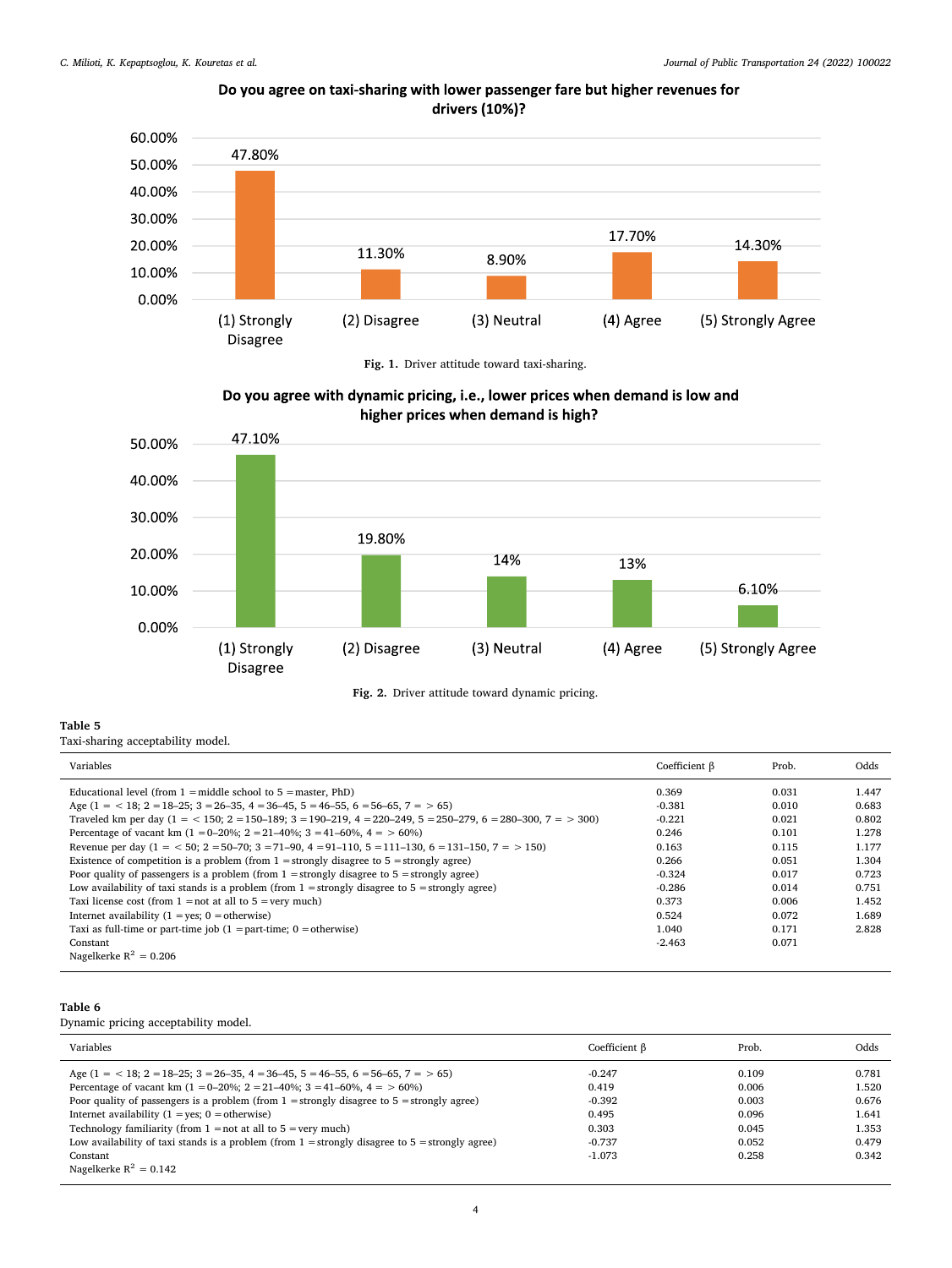#### <span id="page-4-0"></span>**Table 7**

Attributes and levels of the stated choice experiment.

| Attributes         | Values                                |
|--------------------|---------------------------------------|
| Travel time (X1)   | 20, 30, 40, 45 min                    |
| Total revenue (X2) | 10, 12, 14, 16, 20 $\in$              |
| Taxi-sharing (X3)  | 0 (no taxi-sharing), 1 (taxi-sharing) |

#### <span id="page-4-1"></span>**Table 8**

Choice set example.

| <b>Attributes</b>                                          | Group 2                    |                    |
|------------------------------------------------------------|----------------------------|--------------------|
|                                                            | Choice A                   | Choice B           |
| Travel time (X1)<br>Total revenue (X2)<br>Ridesharing (X3) | $30 \,\mathrm{min}$<br>14€ | 45 min<br>20€<br>0 |

for modeling stated driver preferences: attractiveness of each alternative is represented by a utility function (Ortuzar and [Willumsen,](#page-5-17) [2011\)](#page-5-17). Drivers aim at maximizing their utility, according to the principle of random utility maximization ([Ben-Akiva](#page-5-18) and Lerman, 1985; [McFadden,](#page-5-18) 1978). In cases of unlabeled experiments, the constant term is not included in the utility function ([Hensher](#page-5-19) et al., 2005). The mathematical formulation of the utility function is the following:

$$
V_i = \beta_{revenue} \text{ revenue} + \beta_{time} \text{ time} + \beta_{taxisharing} \text{ taxisharing}
$$
 (1)

where *revenue, time* and *taxisharing* represent the attributes of each alternative and *βrevenue*, *βtime*, and *βtaxisharing* are coefficients indicating the contribution of each attribute to the overall utility. Once model coefficient estimates were obtained, willingness-to-receive-payment (WTRP) measures were calculated as the ratio of these corresponding coefficients [\(Washington](#page-5-20) et al., 2010).

$$
WTRP_{taxisharing} = \frac{\beta_{taxisharing}}{\beta_{revenue}}, WTP_{time} = \frac{\beta_{time}}{\beta_{revenue}}
$$
\n(2)

#### <span id="page-4-2"></span>**Table 9**

MNL model results for stated preference experiment.

[Table](#page-4-2) 9 presents the model results. First, model parameters were calculated for the entire sample to determine how much drivers value on average taxi-sharing, travel time, and revenues. Next, the sample was segmented into distinct categories based on driver characteristics such as age, use of online booking applications, and taxi ownership. This was done to explore variations in driver responses depending on individual personal and professional characteristics. For the age-based segmentation, respondents were divided into two groups, namely young and old. The barrier for this segmentation was age 45.

The estimated parameters are found to be significant at the 1% significance level and with the expected signs. The results of the model analysis show that, in general, a driver does not prefer taxi-sharing ( $\beta_{ridge}$  < 0) and, as expected, aims for lower travel times ( $\beta_{time}$  < 0) and higher revenues ( $\beta_{revenue} > 0$ ). Online booking application users appear less willing to accept taxi-sharing than non-users. This finding is probably related to the fact that taxi drivers believe that taxi-sharing works effectively only when additional customers are picked up during the route and not when taxi-sharing is preprogrammed via a web application. Also, drivers probably believe that if they seek customers at the curbside instead of using a web application, they can minimize their vacant vehicle-kilometers. Travel time and revenue attract similar responses from both categories. Young drivers are slightly more willing to accept taxi-sharing but are also more sensitive when it comes to time and revenues. When divided into categories depending on taxi ownership, drivers who own a taxi license appear less interested in taxisharing, but also are less affected by travel time and revenues than those who drive taxis as employees.

[Table](#page-5-21) 10 presents the values of time and taxi-sharing for the various models developed. With respect to taxi-sharing, the minimum extra charge that taxi drivers would accept to work on a taxi-sharing basis is listed. On average, this amount is estimated at  $3.46 \in$  (pooled sample). The results indicate that young drivers are more willing to accept a taxi-sharing system at a lower price per route. This finding confirms the results of the binary logistic model presented in the previous section ([Table](#page-3-2) 5); young drivers have an increased probability of implementing a taxi-sharing scheme compared to older drivers. Interestingly, drivers who use web applications would price higher a ridesharing route compared to those

|                          | All                |           |                    |           |
|--------------------------|--------------------|-----------|--------------------|-----------|
| Variable                 | $\beta$ - Estimate |           | t-value            |           |
| Taxi-sharing (X1)        | $-1.829552$        |           | $-7.3314$          |           |
| Time $(X2)$              | $-0.232572$        |           | $-8.6941$          |           |
| Revenue (X3)             | 0.528186           |           | 9.2277             |           |
| Log-likelihood:          | $-940.47$          |           |                    |           |
| Number of questionnaires | 293                |           |                    |           |
|                          | With App           |           | Without App        |           |
| Variable                 | $\beta$ - Estimate | t-value   | $\beta$ - Estimate | t-value   |
| Taxi-sharing (X1)        | $-2.006526$        | $-5.55$   | $-1.651875$        | $-4.7717$ |
| Time $(X2)$              | $-0.25301$         | $-6.3719$ | $-0.212634$        | $-5.8917$ |
| Revenue (X3)             | 0.538954           | 6.5907    | 0.521528           | 6.4686    |
| Log-likelihood:          | $-496.94$          |           | $-442.72$          |           |
| Number of questionnaires | 151                |           | 139                |           |
|                          | Young              |           | Old                |           |
| Variable                 | $\beta$ - Estimate | t-value   | $\beta$ - Estimate | t-value   |
| Taxi-sharing (X1)        | $-1.532517$        | $-3.8883$ | $-2.021611$        | $-6.1661$ |
| Time $(X2)$              | $-0.252162$        | $-5.9956$ | $-0.221358$        | $-6.2938$ |
| Revenue (X3)             | 0.572542           | 6.5124    | 0.504721           | 6.6138    |
| Log-likelihood:          | $-371.27$          |           | $-553.02$          |           |
| Number of questionnaires | 109                |           | 184                |           |
|                          | Owner              |           | Driver             |           |
| Variable                 | $\beta$ - Estimate | t-value   | $\beta$ - Estimate | t-value   |
| Taxi-sharing (X1)        | $-1.905372$        | $-5.5157$ | $-1.77761$         | $-4.8783$ |
| Time $(X2)$              | $-0.208488$        | $-5.8288$ | $-0.257505$        | $-6.3953$ |
| Revenue (X3)             | 0.462031           | 5.8286    | 0.593459           | 7.1176    |
| Log-likelihood:          | $-452.22$          |           | $-484$             |           |
| Number of questionnaires | 145                |           | 148                |           |